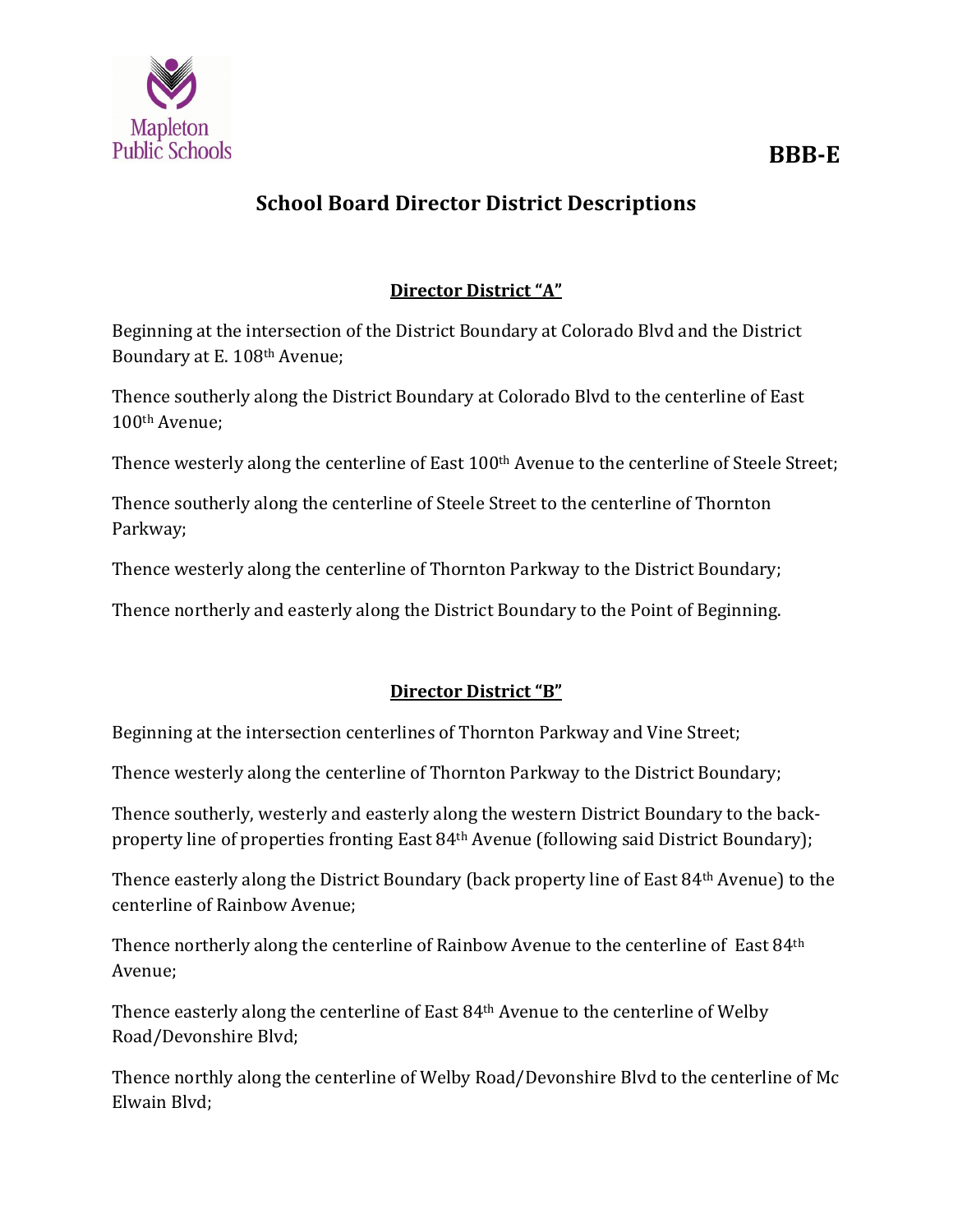

Agricultural Canal;

Thence northerly along the centerline of the Colorado Agricultural Canal to the centerline of East 88th Ave;

Thence westerly along the centerline of East 88th Avenue to the centerline of the Union Pacific Rail line;

Thence northeast along the centerline of the Union Pacific Rail line to the centerline of Barnhart Street;

Thence westerly along the centerline of Barnhart Street to the centerline of Yucca Way;

Thence northeast along the centerline of Yucca Way to the centerline of Poze Blvd;

Thence westerly along the centerline of Poze Blvd to the centerline of York Street;

Thence northerly along the centerline of York Street to the centerline of East Eppinger Blvd;

Thence westerly along the centerline of East Eppinger Blvd to the centerline of Gaylord Street;

Thence northerly and westerly along the centerline of Gaylord Street/East 95th Avenue/Vine Street to the Point of Beginning.

#### **Director District "C"**

Beginning at the intersection of East 100<sup>th</sup> Avenue and the District Boundary at Colorado Blvd;

Thence southerly along the District Boundary centerline of Colorado Blvd to the centerline of East 88th Avenue;

Thence westerly along the centerline of East 88th Avenue to the centerline of the Union Pacific rail;

Thence northeast along the centerline of the Union Pacific rail to the centerline of Barnhart Street;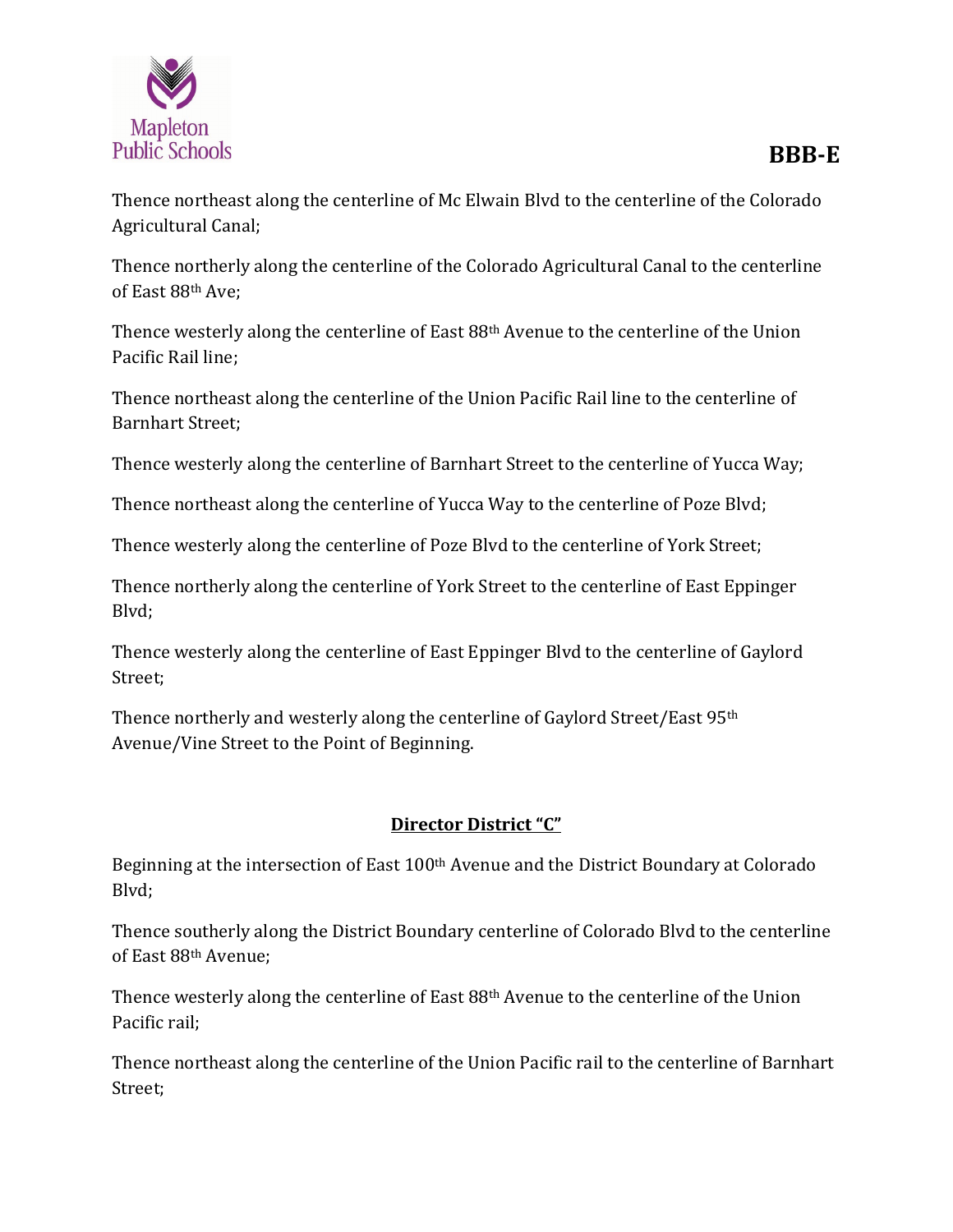

Thence northwest along the centerline of Barnhart Street to the centerline of Yucca Way;

Thence northeast along the centerline of Yucca Way to the centerline of Poze Blvd;

Thence westerly along the centerline of Poze Blvd to the centerline of the centerline of York Street;

Thence northerly along the centerline of York Street to the centerline of East Eppinger Blvd;

Thence westerly along the centerline of East Eppinger Blvd to the centerline of Gaylord Street;

Thence northerly and westerly along the centerline of Gaylord Street/East 95th Avenue/Vine Street to the centerline of Thornton Parkway;

Thence easterly along the centerline of Thornton Parkway to the centerline of Steele Street;

Thence northerly on the centerline of Steele Street to the centerline of East 100<sup>th</sup> Avenue;

Thence easterly along the centerline of East 100th Avenue to the Point of Beginning.

# **Director District "D"**

Beginning at the intersection of West 70<sup>th</sup> Avenue and the western District Boundary;

Thence easterly along the centerline of West 70<sup>th</sup> Avenue to the centerline of I-25;

Thence northerly along the centerline of I-25 to the centerline of East 80th Avenue (District Boundary);

Thence westerly and southerly along said District Boundary to the Point of Beginning.

# **Director District "E"**

Beginning at the intersection of West 70<sup>th</sup> Avenue and the western District Boundary;

Thence southerly, easterly, northerly and westerly along the District Boundary following the southern District Boundary line to the centerline of East 88th Avenue;